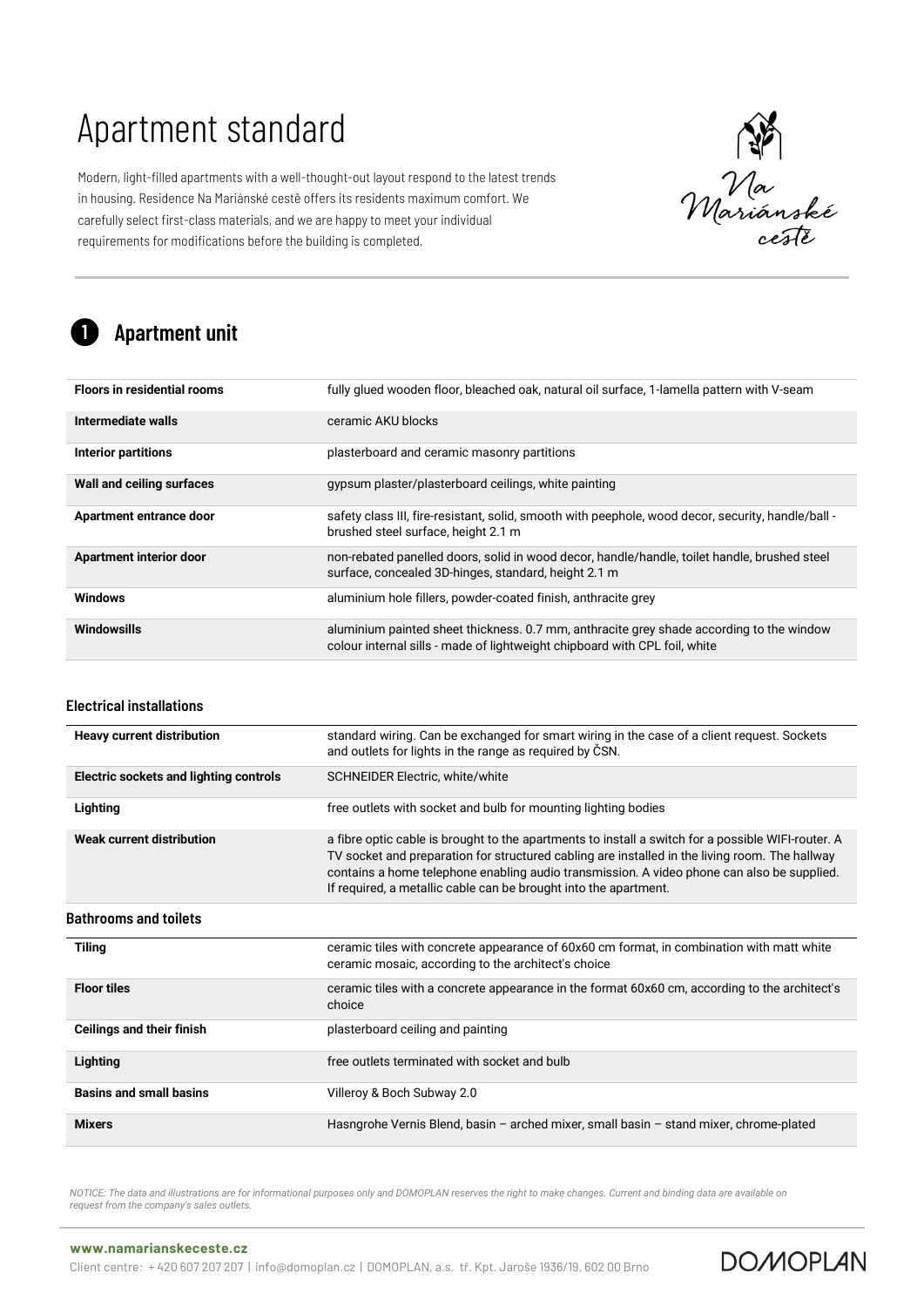

**DOMOPLAN** 

| <b>Bathtubs</b>               | Acrylic bathtubs, 170x70 cm, Aqualine                                                                                            |
|-------------------------------|----------------------------------------------------------------------------------------------------------------------------------|
| <b>Mixers and accessories</b> | wall-mounted, Hansgrohe, Vernis Blend, chrome-plated                                                                             |
| <b>Shower cubicles</b>        | low tub 120x80 cm made of cast marble, glass walk-in screen of Hüppe brand, Aura pure type,<br>silver semi-gloss screen fittings |
| <b>Mixers and accessories</b> | concealed shower mixer, hand shower, head shower of Hansgrohe brand, Vernis Blend type                                           |
| Wall-hung toilet              | Villeroy & Boch Subway 2.0                                                                                                       |
| <b>Toilet seat</b>            | seat with lid. soft close                                                                                                        |
| Toilet cistern                | concealed toilet cistern with dual push button for economical operation and engraved logo,<br>with scent reservoir               |
| <b>Ventilation</b>            | by plate valve (ceiling)                                                                                                         |
| <b>Heating bodies</b>         | heating ladder, white                                                                                                            |

#### Terraces and balconies

| <b>Terrace and balcony floor</b> | cast concrete floor with anti-slip                            |
|----------------------------------|---------------------------------------------------------------|
| <b>Balcony doors</b>             | aluminium hole fillers, powder-coated finish, anthracite grey |
| Railing                          | glazed railing                                                |

#### Kitchen corner

electrical outlets for electric cooker, dishwasher, fridge and cooker hood. Drainage ducts led out and terminated on the face of the brickwork for client connection. Preparation of hole for extractor hood connection.

### Cellar cubicles

concrete floor with epoxy coating, sheet metal opaque wall system, Gerhard - Brown

#### Common spaces 2

| <b>Entrance door to building</b>                    | glazed aluminium, with security fittings and insulating security double glazing, powder-coated<br>finish, anthracite grey tone |
|-----------------------------------------------------|--------------------------------------------------------------------------------------------------------------------------------|
| Floors of common corridors and<br>staircases        | ceramic tiles with concrete appearance, 60x60 cm                                                                               |
| Wall surfaces of common corridors and<br>staircases | gypsum plaster, coloured paint in combination with matt white ceramic mosaic                                                   |
| <b>Staircase railings</b>                           | steel railing, wooden handle, vertical strip filling, powder coated finish, white tone                                         |

*NOTICE: The data and illustrations are for informational purposes only and DOMOPLAN reserves the right to make changes. Current and binding data are available on request from the company's sales outlets.*

### **[www.namarianskeceste.cz](http://www.namarianskeceste.cz/)**

Client centre: + 420 607 207 207 | info@domoplan.cz | DOMOPLAN, a.s. tř. Kpt. Jaroše 1936/19, 602 00 Brno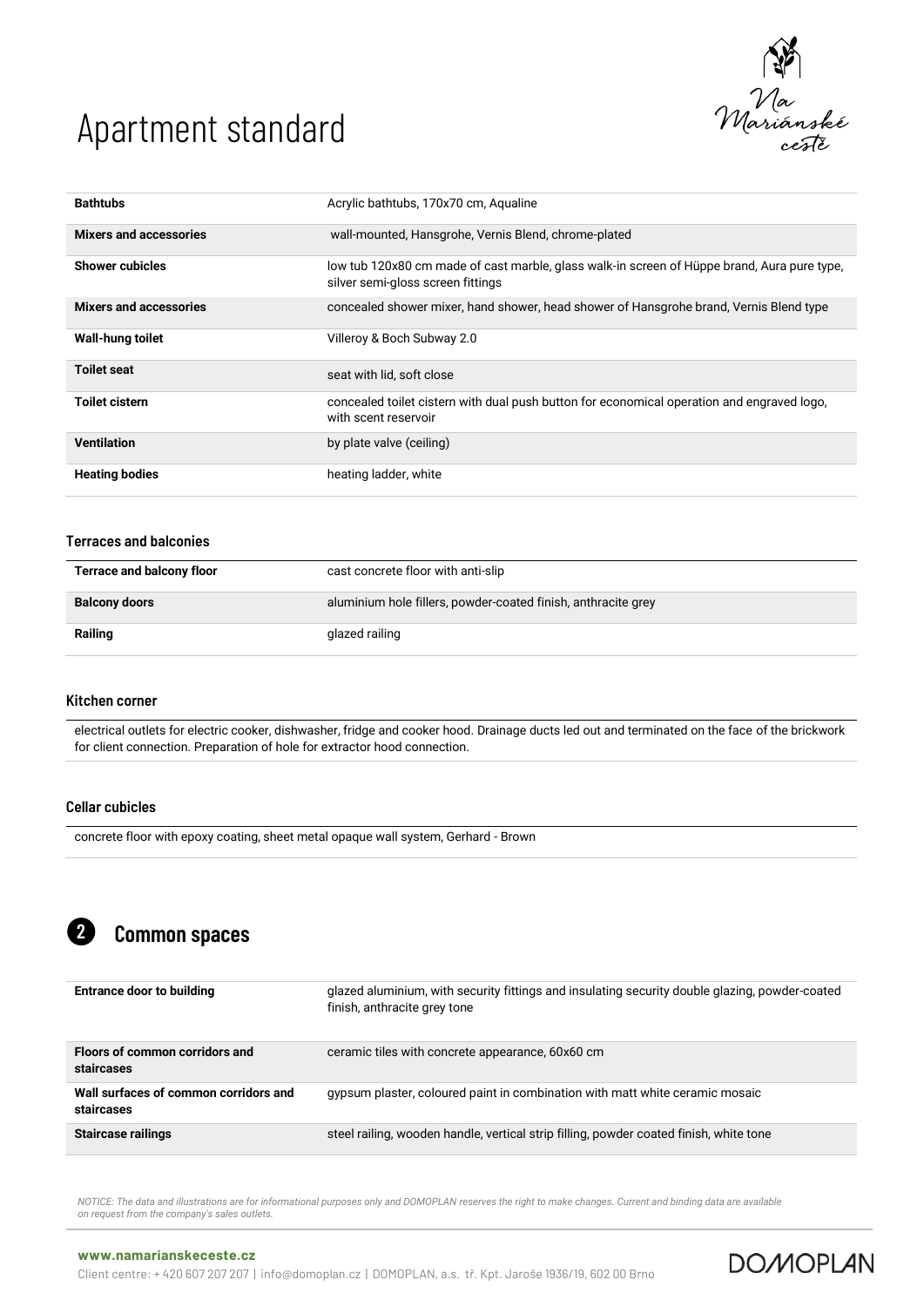

**DOMOPLAN** 

| Interior doors of common spaces  | doors with wood decor, fire-resistant, smooth solid                                                                                                                                                                                                                                |
|----------------------------------|------------------------------------------------------------------------------------------------------------------------------------------------------------------------------------------------------------------------------------------------------------------------------------|
| Lighting                         | combination of mounted luminaires (white) and LED strips                                                                                                                                                                                                                           |
| Home phone, doorbells            | electronic doorman with a home phone, or apartments can be equipped with a videophone, 2N<br>IP Verso brand                                                                                                                                                                        |
| <b>Security systems</b>          | security entrance doors, electronic entrance control (indoor and outdoor cameras)                                                                                                                                                                                                  |
| Room for municipal waste         | In the inner courtyard                                                                                                                                                                                                                                                             |
| Pram storage room                | in the basement                                                                                                                                                                                                                                                                    |
| Other common rooms               |                                                                                                                                                                                                                                                                                    |
| <b>Parking</b>                   | 1st underground garage floor, parking on the ground                                                                                                                                                                                                                                |
| Access pavement and access roads | concrete paving                                                                                                                                                                                                                                                                    |
| <b>Outdoor landscaping</b>       | combination of intensive and extensive greenery, paved driveable and walkable areas, solitary<br>greenery, workout playground, multi-purpose sports playground, dog playground, children's<br>playground, ping-pong tables, retention ponds, sauna, communal gardens, grill points |

### Construction part 6

| <b>Number of floors</b>      | 1st - 3rd floors above ground, 1st underground floor                                                                                                                                                        |
|------------------------------|-------------------------------------------------------------------------------------------------------------------------------------------------------------------------------------------------------------|
| <b>Foundations</b>           | pile walls, base plate - white tank                                                                                                                                                                         |
| <b>Construction system</b>   | underground part reinforced concrete, above ground part ceramic brick wall system, including<br>ceramic ceilings and roof                                                                                   |
| <b>Vertical structures</b>   | underground part - reinforced concrete, above ground part - ceramic brickwork                                                                                                                               |
| <b>Horizontal structures</b> | above the basement reinforced concrete monolithic slab, above ground part - ceramic ceilings                                                                                                                |
| <b>Roof</b>                  | extensive green roofs                                                                                                                                                                                       |
| Facade                       | Techniclic© ventilated wooden façades with invisible fixing on a support grid in combination<br>with offset horizontal strips in silicone white plaster                                                     |
| <b>Staircase</b>             | reinforced concrete with prefabricated arms and monolithic intermediate platforms and<br>landings with ceramic tile surface treatment                                                                       |
| <b>Floors</b>                | floors in living rooms - wooden floors, fully glued, in bathrooms and toilets - ceramic tiles,<br>floors of common corridors and staircases - ceramic tiles, cellars - concrete floor with epoxy<br>coating |
| Waterproofing                | white tank                                                                                                                                                                                                  |
| <b>Heat insulation</b>       | mineral wool on walls, roofing polystyrene on roofs                                                                                                                                                         |
| <b>Ironmongery elements</b>  | steel construction, powder coated finish                                                                                                                                                                    |
| <b>Plumbing elements</b>     | painted aluminium sheet                                                                                                                                                                                     |
| <b>Water supply</b>          | municipal water supply                                                                                                                                                                                      |
| Sewage                       | separate sewage, disposal of rainwater by accumulation in green roofs, excess water into<br>retention ponds with overflow to retention tanks and subsequent possible seepage                                |

*NOTICE: The data and illustrations are for informational purposes only and DOMOPLAN reserves the right to make changes. Current and binding data are available on request from the company's sales outlets.*

### **[www.namarianskeceste.cz](http://www.namarianskeceste.cz/)**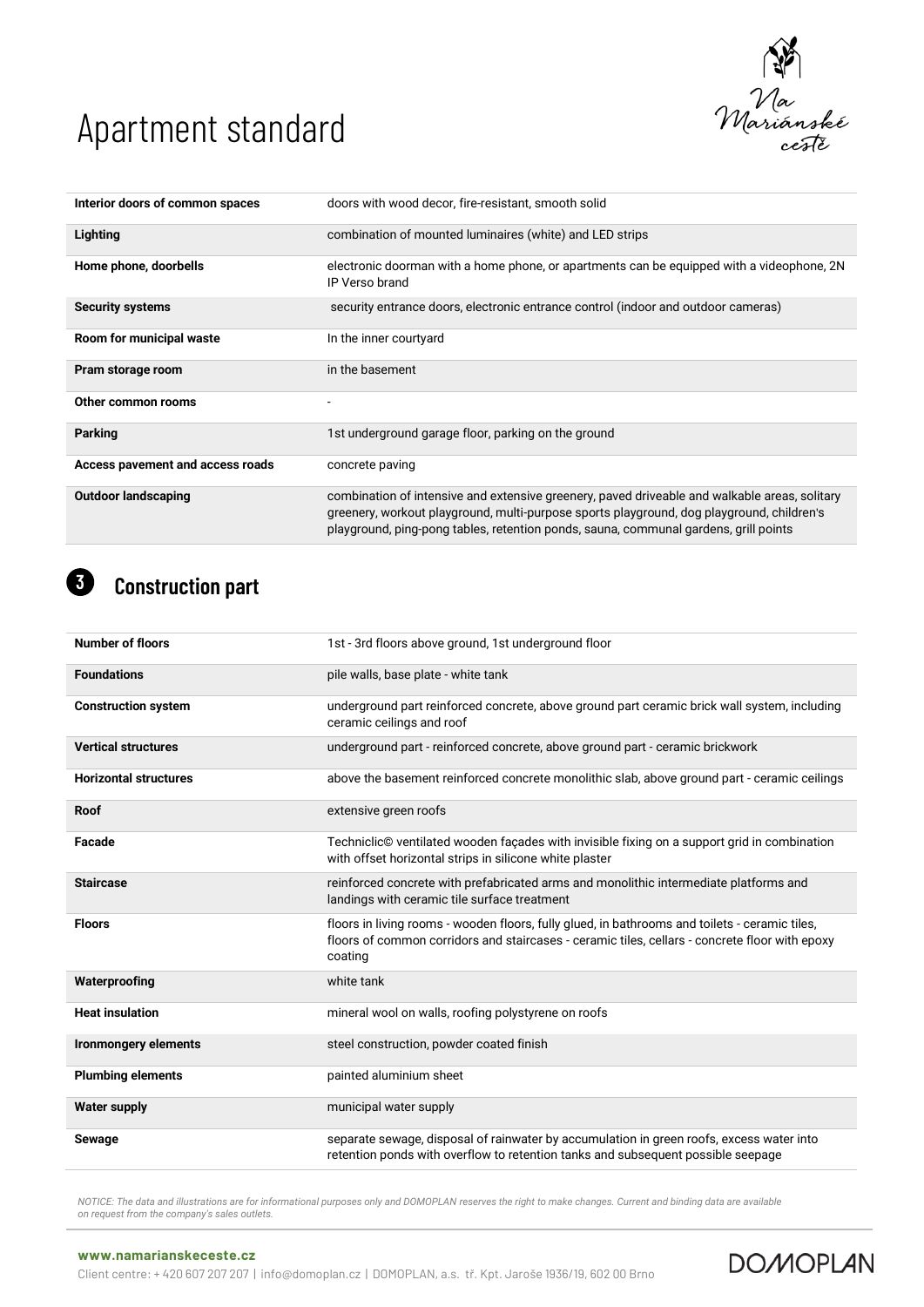

**DOMOPLAN** 

**Heating and hot service water preparation** gas pipeline connections and gas boiler rooms, gas hot water heating



### Normal standard design

4

As part of the standard design, each client can choose from a specified range of tiles, floor coverings and interior doors from our partners by a specified date. If the client does not make a material selection and sign the specification by the deadline, the selection will be made by DOMOPLAN.

### Additional charge premium design

Client changes

As part of the additional design, the client can choose from a wide range of premium domestic and foreign-made surfaces, floor tiles, sanitary fittings, floor coverings and interior doors from our partners. For the selected extra design, the client will be charged an additional fee corresponding to the difference between the price of the material, the cost of assembly including shipping and the cost of the lump sum to discuss the client's change. In the case of more complex tiling and flooring installations or changes to the installation of sanitary equipment, in some cases an additional charge may be made for the increased labour intensity involved in the installation and other work required.

DOMOPLAN also offers the realization of individual modifications at the client's request. This can be small individual changes, such as partial changes to partitions, changes in the electricity distribution, the location of switches, sockets, central heating units, the connection of two housing units into one large spacious or even two-storey apartment. However, these changes must first be technically assessed, then designed and subsequently the price calculation is made.

Each type of client change can only be implemented up to a certain stage of construction, so they are limited by predefined deadlines. For this reason, clients are advised to arrange changes as early as possible. The deadlines for reporting client changes vary for each project and are always definitively determined during construction. However, in general:

- 1. client changes within the scope of changes to the wiring in monolithic reinforced concrete structures must be reported no later than 45 days before the start of concreting the ceiling above the first floor;
- 2. client changes within the scope of layout changes must be reported no later than 45 days prior to commencement of brickwork construction;
- 3. client changes within the scope of surface changes must be reported no later than 60 days prior to commencement of tiling.

After submitting your idea of the form of the client change and payment of the fee for discussing the client change, a price calculation will be prepared. The price for the implementation of a client change is always determined individually depending on the recommended retail prices of goods from our contractual partners and the prices of other related items. Once you have received the price quotation, you will be able to decide whether you wish to implement the client change. The change is negotiated by way of an amendment to the Future Unit Ownership Transfer Agreement.

*NOTICE: The data and illustrations are for informational purposes only and DOMOPLAN reserves the right to make changes. Current and binding data are available on request from the company's sales outlets.*